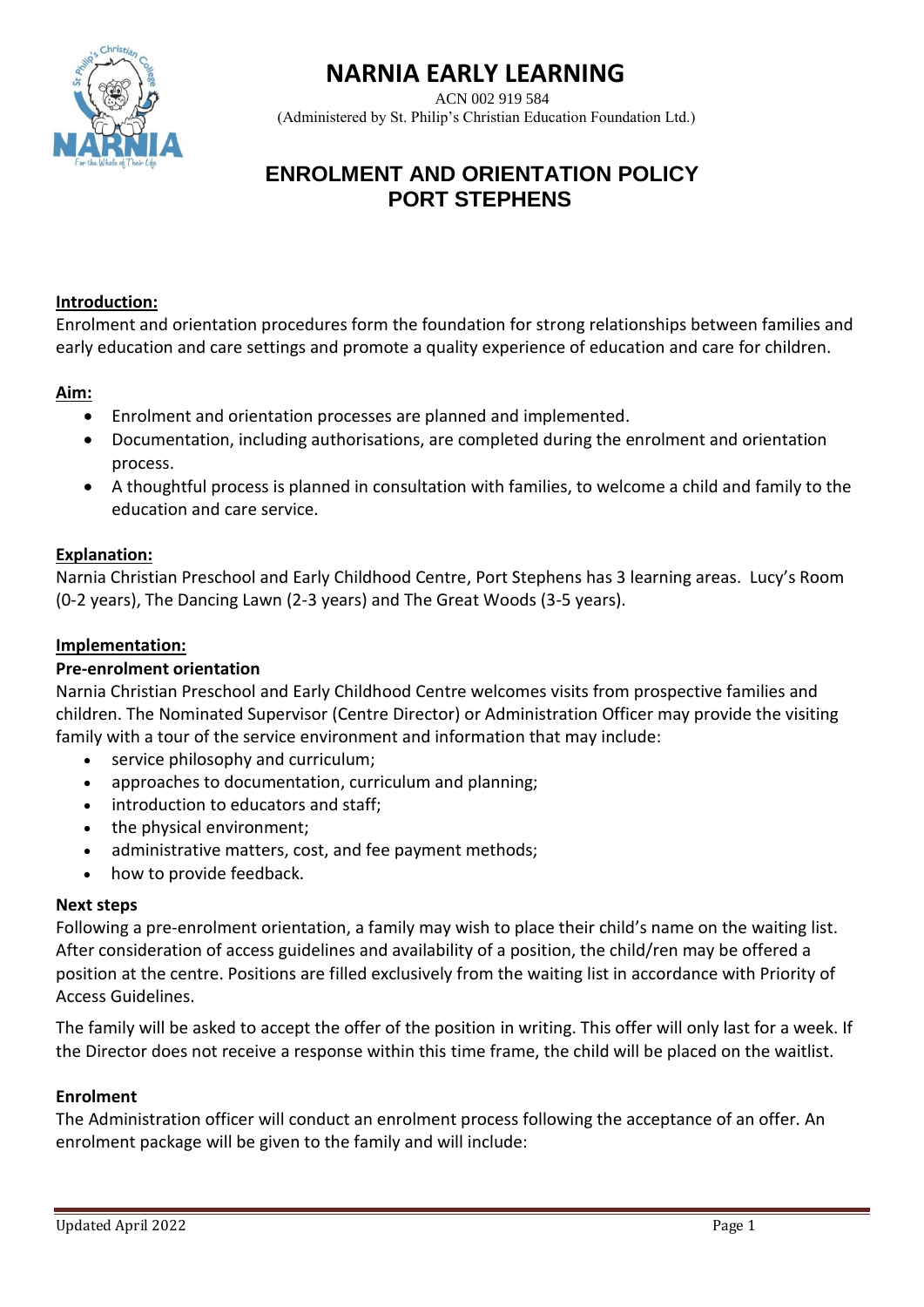- An enrolment form-that includes authorisations;
- Current fee structure and payment details including CCS information;
- Access to policies including, but not limited to, those required under Regulation 168;
- Storypark permission forms
- All about me forms
- Direct debit forms
- Room welcome letter

During the enrolment interview a process of orientation will be planned in collaboration with families to provide the best possible start for the child at the service.

Families will provide the following, prior to the agreed start date for the child:

- A completed enrolment form including authorisations;
- A \$80 enrolment acceptance fee (non refundable);
- Current Medicare Immunisation History records;
- Birth Certificate;
- Current contact information for parents and emergency contacts; this cannot be left blank.
- Information on children's additional needs (including medical conditions, health and developmental concerns).
- Court Orders, Parenting Orders or Plans. Court Orders relating to child's residence or contact with a parent or other person.
- The child and one parent's Centrelink CRN including evidence of application for CCS/ACCS
- The primary CRN holder will be required to sign a complying written agreement (CWA) on enrolment.

This information will be kept at the service premises in accordance with service policies and the *Education and Care Services National Regulations 2011*.

# **Prior to formally commencing at the service:**

- 1. Prior to the child's first day educators and staff will familiarise themselves with information about the child from the enrolment information provided. They will ensure they are aware of any medical conditions and how to manage them if required.
- 2. The Nominated Supervisor (Centre Director) or Administration Officer will inform the educators and staff of the intended time for any pre-commencement orientation visits.
- 3. A family member will remain on the premises during these orientation visits. The family must sign the visitors book/register on arrival and when they leave. The child cannot be left at the service until they have formally commenced at the service and are therefore not included in the ratios.
- 4. During the orientation process educators and staff will interact with the child and actively encourage them to engage in the service program and activities. They will also be available to the family to answer any questions they may have, whilst ensuring they are not compromising the supervision of other children or required ratios.

# **Upon commencement**

On the child's first day of attendance educators and staff will welcome the family and the child, ensuring that there is a space ready for the child's belongings. Educators will reassure the family and assist with separation if required. Throughout the day, educators welcome phone contact with the family to let them know how their child is settling.

When first placing your children in child care, we understand that parents may feel anxious about leaving their child in the care of someone else. The staff at Narnia Christian Preschool and Early Childhood Centre are here to help and support the parents and children throughout this time.